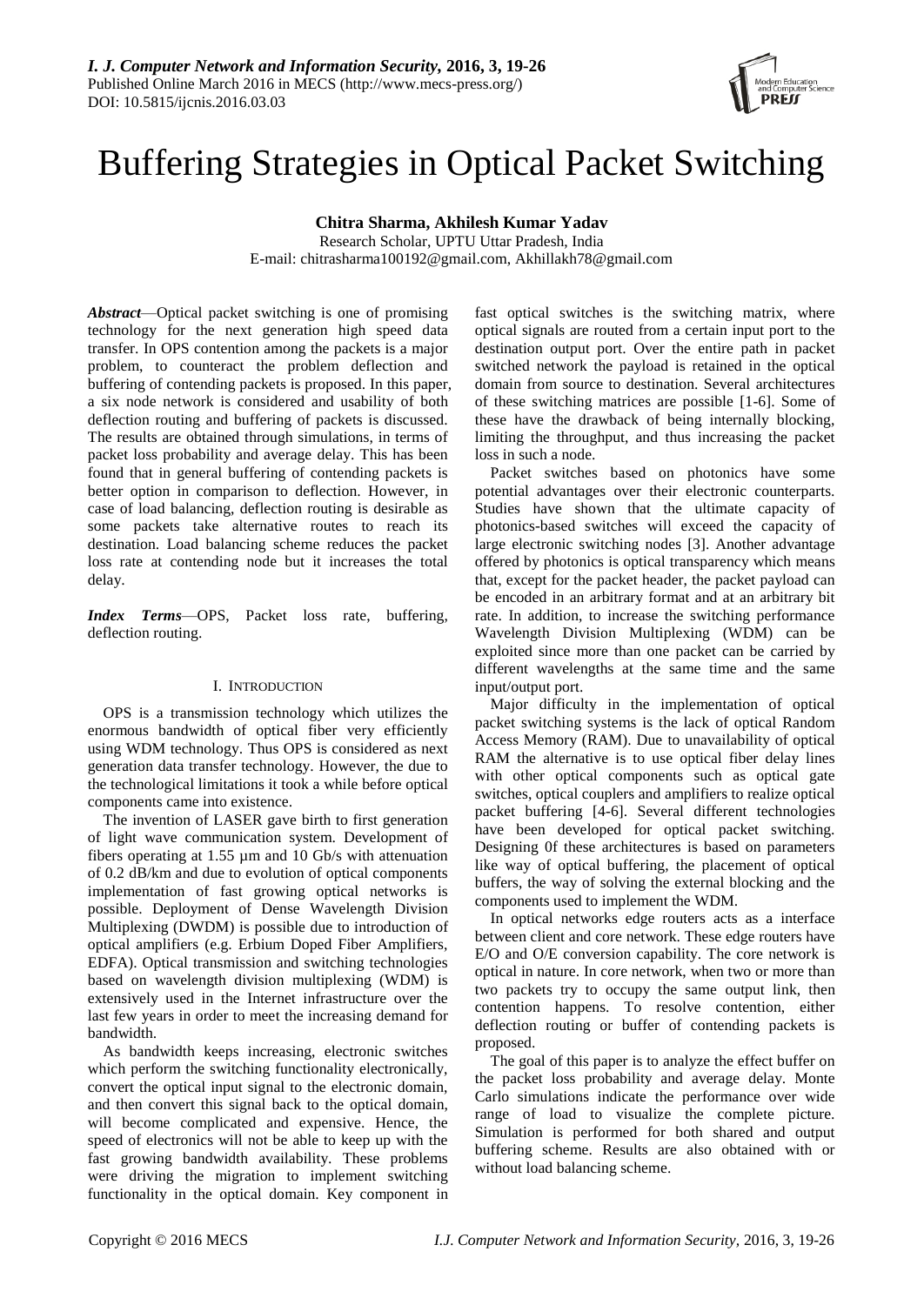## II. RELATED WORK

For the buffering of contending packets, various switch designs are proposed with various buffering schemes. Some of the them are detailed below:

**R. Srivastava et.al. (2007),** proposes a switch where, multiple packets are stored using fiber loop. Here for buffering output buffering scheme is considered.

**R. Srivastava et.al. (2008),** proposes a switch design where shared buffering is efficiently used for the buffering of contending packets. The major problem of the design is huge splitting loss, thus re-circulation count becomes a major issue.

**Jun Huang et.al., (2011), even in this design multiple** packets are stored, but switch design is very complex.

**R. Srivastava et.al. (2010),** proposes a switch based on AWG, this design is very efficient, with very low switch insertion loss.

**Houman Rastegarfar, et.al., (2013)** proposes a switch based on AWG, this design is modified version of design presented in [5]. Here packets are stored in shared manner and can be made re-circulate in the buffer. However, in this design WDM is lost in the buffer.

#### III. BUFFERING SCHEMES

Packet switching is a network communications method that groups all transmitted data into suitably-sized blocks, called packets. The data packets are of fixed size and some header bytes are added before transmission. Header contains information such as destination address, sender address, size of payload etc. The data packets of message are transmitted by one node to another till it reaches its destination. As the header has to be processed at each switch node, it is desirable that header has a relatively low fixed bit rates. The use of fixed length packets can significantly simplify the packet contention resolution and buffering, packet routing as well as packet synchronization. The packet switching does not require a link with a dedicated and reserved bandwidth. Depending on the network and on the available bandwidth on different line any packet may take several possible routes to reach the destination. In such a case, a sequence number is included in the packets to ensure that the packets will not be misinterpreted if they arrive out of order.

Contention among the packets arises when two or more than two packets try to occupy same outgoing fiber. Buffering is a phenomenon, by which contending packets are stored in fiber delay lines. Various fiber delay lines designs are possible where contending packets are placed [5-13]. These designs are well known as optical switches. In these switches buffering can be done at the input, output or within the switch. Input buffering scheme leads to the head on blocking, thus not preferred [14-15]. In OPS two most preferred buffering schemes are output and shared buffering schemes.

In general optical fiber delay lines based buffers can be

classified into two categories: travelling-type and recirculating type.

- A travelling–type buffer generally consist of multiple optical fiber delay–lines whose lengths are equivalent to multiples of a packet duration *T*, and optical switches to select delay lines.
- The re-circulating type buffer is more flexible than the travelling type buffer because the storage time of packet can be adjusted by changing the number of revolutions of the data in the buffer. In principle recirculating type buffer acts like random access memory where storage time depends on the number of circulations.

# *A. Output Buffering*

In output buffering scheme (Fig. 1), a separate buffer is placed at the each output port of the switch and arriving packets are transferred to appropriate output port and will be processed such that FIFO can be maintained. In the output queuing structure no internal blocking occurs. Therefore large throughput is achievable [7].

**Output Buffering Scheme** 





Output buffering gives the best achievable waiting time performance compared to any other queuing approach. However, for this approach also the large buffer size requirement is a matter of concern, because the larger the required buffer size, the larger would be the cost.



Fig.2. Schematic of Shared Buffering Scheme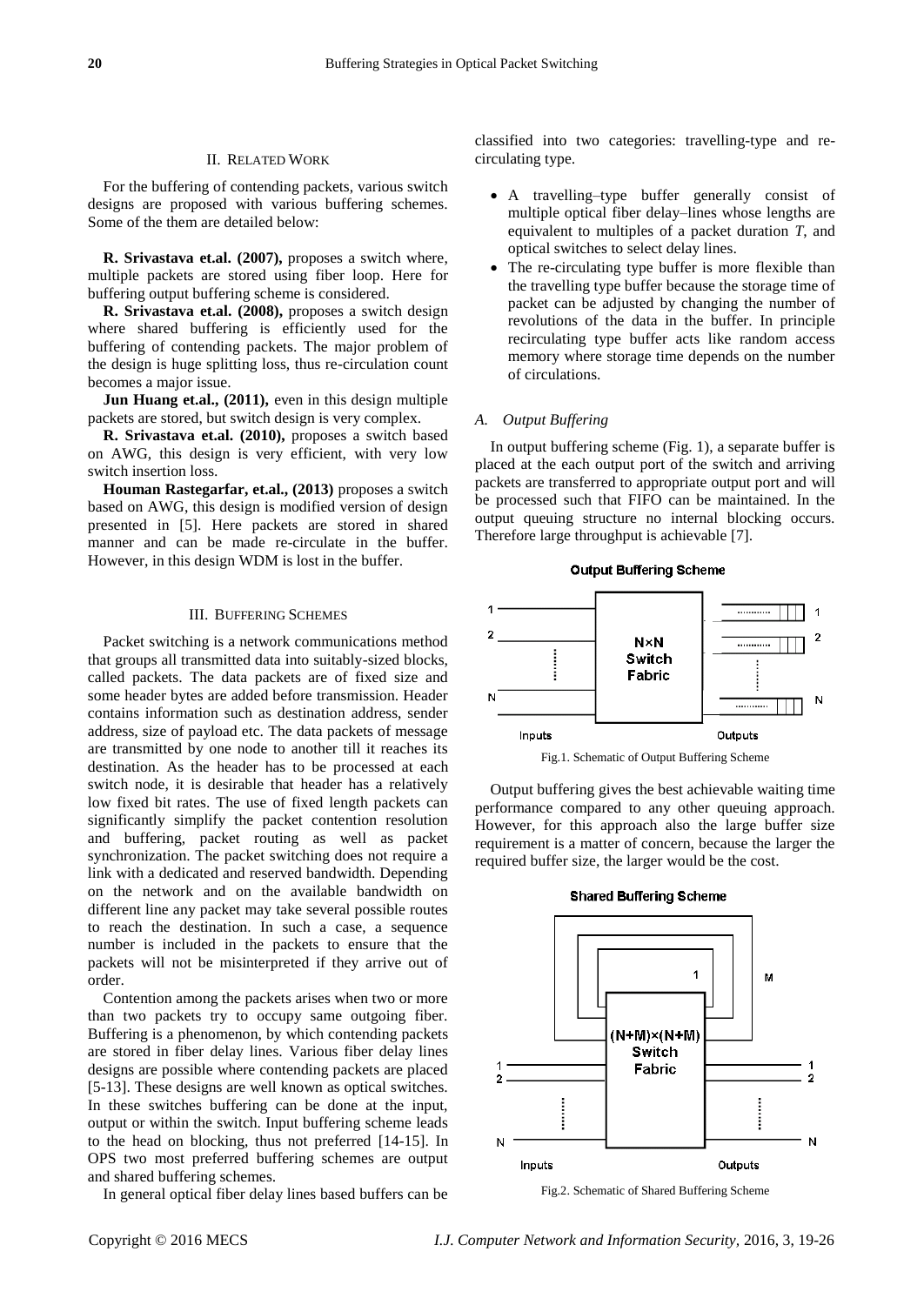#### *B. Shared Buffering*

The above discussed output buffering schemes are not cost efficient because at each port separate buffer is required. Therefore hardware complexity is very large. In the shared buffering scheme (Fig. 2) packets for all the outputs are stored in the common shared buffer. Therefore hardware complexity is less and still higher throughput is achievable.

Here, in effect, a separate queue is formed for each output of the switch, but physically, all queued packets in the switch share the same buffer space. Due to this kind of queuing, we get advantages of output buffer queuing i.e., less waiting time and at the same time saving a lot of buffer space. However, packet loss probability of switch using output buffer queuing is a little better than shared buffer queuing, but that is immaterial with respect to the amount of buffer space saved due to the shared buffer technique.



Fig.3. Schematic of OPS Network with Output Buffer at Each Node

In this work we will only consider shared and output buffering of the contending information. Schematic of OPS network with output buffer at each node is shown in Fig. 3. Here, at each node with 'N' input and output links a maximum of ‗*BN'* contending packets and for each output ‗*B'* packets can be stored separately. In figure 4, schematic of OPS network with shared buffer at each node is shown. Here, at each node with 'N' input and output links can store a maximum of ‗*B'* contending packets can be stored in shared manner.



Fig.4. Schematic of OPS Network with Shared Buffer at Each Node

## *C. Load Balancing*

Using the above discussion, the optical packet switch will be placed on the nodes R1-R6 and thus buffering will be implemented on these nodes only.

As shown in the figure 5, there are more than one route to reach node D form node C. In networks distance is counted in terms of number of node traversed and known as hops. So from C to D the shortest path is R1-R3-R4. The other two paths R1-R2-R3-R4 and R1-R2-R5-R4 four hops away. As from C to D the shortest path is R1- R3-R4, most of the traffic will follow this path and sooner or later this path will become congested and either packet will be buffered or they will be dropped. To solve congestion some packet my take longer route to reach its destination and thus path R1-R3-R4 is becomes free after sometime, this phenomenon is known as load balancing.



Fig.5. Schematic of OPS Network with Load Balancing Scheme

#### IV. SIMULATION METHODOLOGY

This section presents the simulation methodology. The important network parameters are:

*Network Throughput:* It refers to the volume of data that can flow through a network, or in other words, the fraction of the generated request which can be served.

*Network Load:* In networking, load refers to the amount of data (traffic) being carried by the network.

*Network Delay:* It is an important design and performance characteristic of data network. The delay of a network specifies how long it takes for a request to travel across the network from one node or endpoint to another. Delay may differ slightly, depending on the location of the specific pair of communicating nodes.

## *A. Simulation Framework*

The simulation is performed in MATLAB. The simulator is a random event generator and well known as Monte Carlo simulation. In the simulation random traffic model is considered. In the simulation we assumed the following

- 1. Request can be generated at any of the input with probability *p* .
- 2. Each request is equally likely to go to any of the output with probability  $\frac{1}{1}$ *N* , where *N* is the number of outputs.

The probability that  $K$  requests arrive for a particular output is given by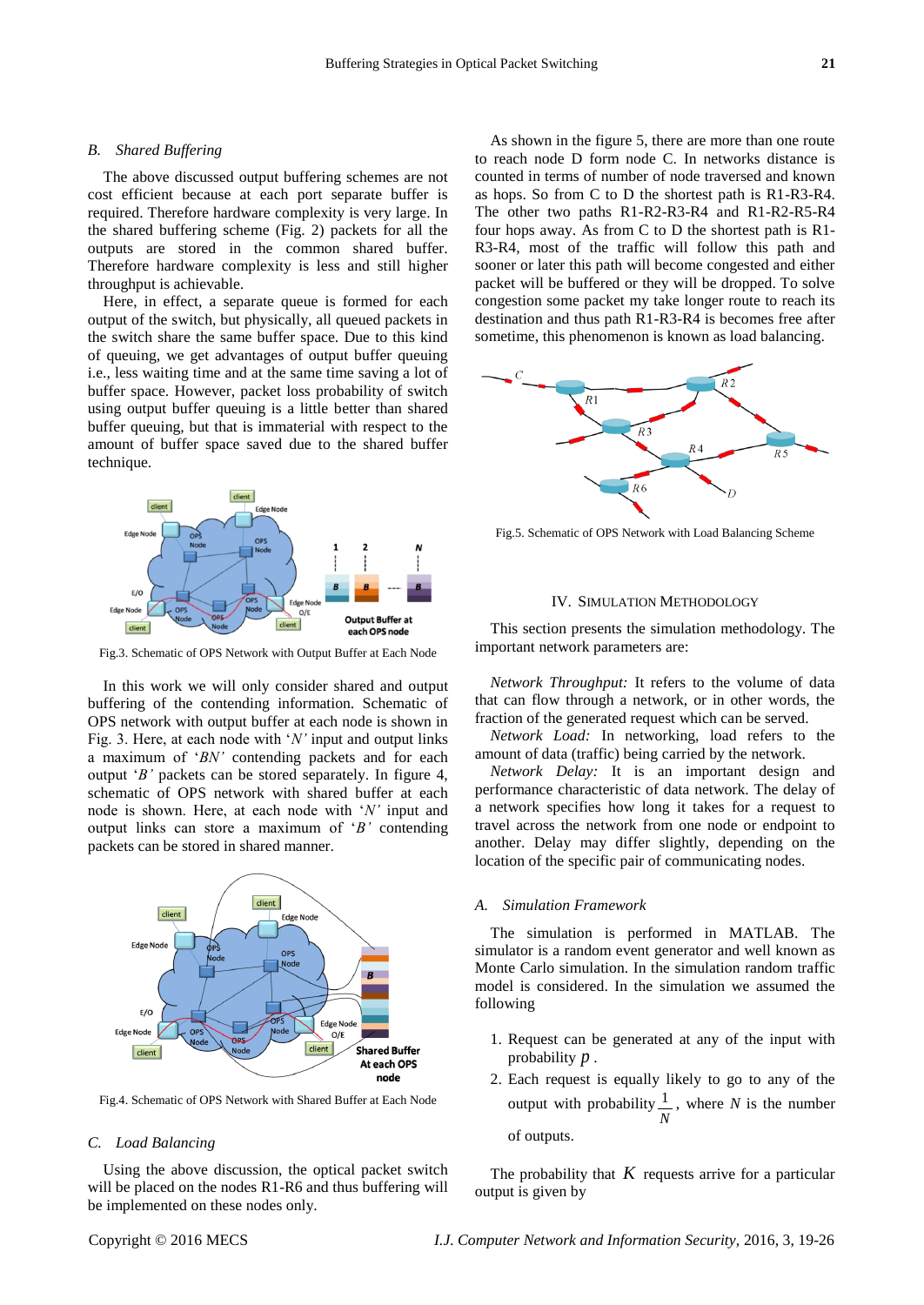$$
P[K] = {}^{N}C_{K} \left(\frac{p}{N}\right)^{K} \left(1 - \frac{p}{N}\right)^{N-K} \tag{1}
$$

In the simulation synchronous network is considered hence time is divided into slots. Therefore following assumptions are made.

1. The requests can be generated at the slot boundary only.

The simulation steps are shown in figure 6 to 8.



Fig.6. Flow Chart for Request Generation

In fig. 6 flowchart for generation of information is described. The parameters are as defined below:

- $\bullet$  R= Number of request generated (packets)
- $\rho$  =load
- $\bullet$  S= Slot for Simulation
- $Y=$  Random number

The figure, 6 shows the flow chart for the request generation. Here, for a particular slot a random number ‗*y*' generated and compared with the considered load (for example 0.6 in figure) if condition is true than a request is generated, otherwise it is considered that no new request is generated. This process is again repeated for the next slot, until the simulation completes.

In figure 7 the flow chart for the destination assignment is shown. Over here is a request is generated then a destination is assigned randomly. In the model uniform random structure is considered.

In flow chart 8, the buffer management process is described. Over here, first buffer is checked and if there is already pending request in the buffer, then it will be served over incoming request. If buffer is free, i.e., no pending request in the buffer, then it will be served. It is noticeable that the buffered request will be given priority over incoming requests. If request cannot be placed in the buffer, the arriving requests are drooped.

- R = Number of request generated (packets)
- $p =$ load
- S= Slot for Simulation
- $Y =$  Random number
- J= Assigned Destination
- $-L=L$ oss
- *B*=Size of buffer
- C=Counter of packets in the buffer
- *D*=Delay of packets



Fig.7. Flow Chart for Request Generation and Server Assignment



Fig.8. Flow Chart for Buffer Assignment

### V. RESULTS

In the simulation we have considered a 6 nodes bidirectional network. Here the source node is node 1 while destination node is node 6.

The shortest route is 1-5-4-6-2, with travelled distance as 1.36. In general it is assumed that the distance between the adjacent nodes will be some hundreds of kilometers. Therefore the travelled distance would be 1.36x1000=1360 km.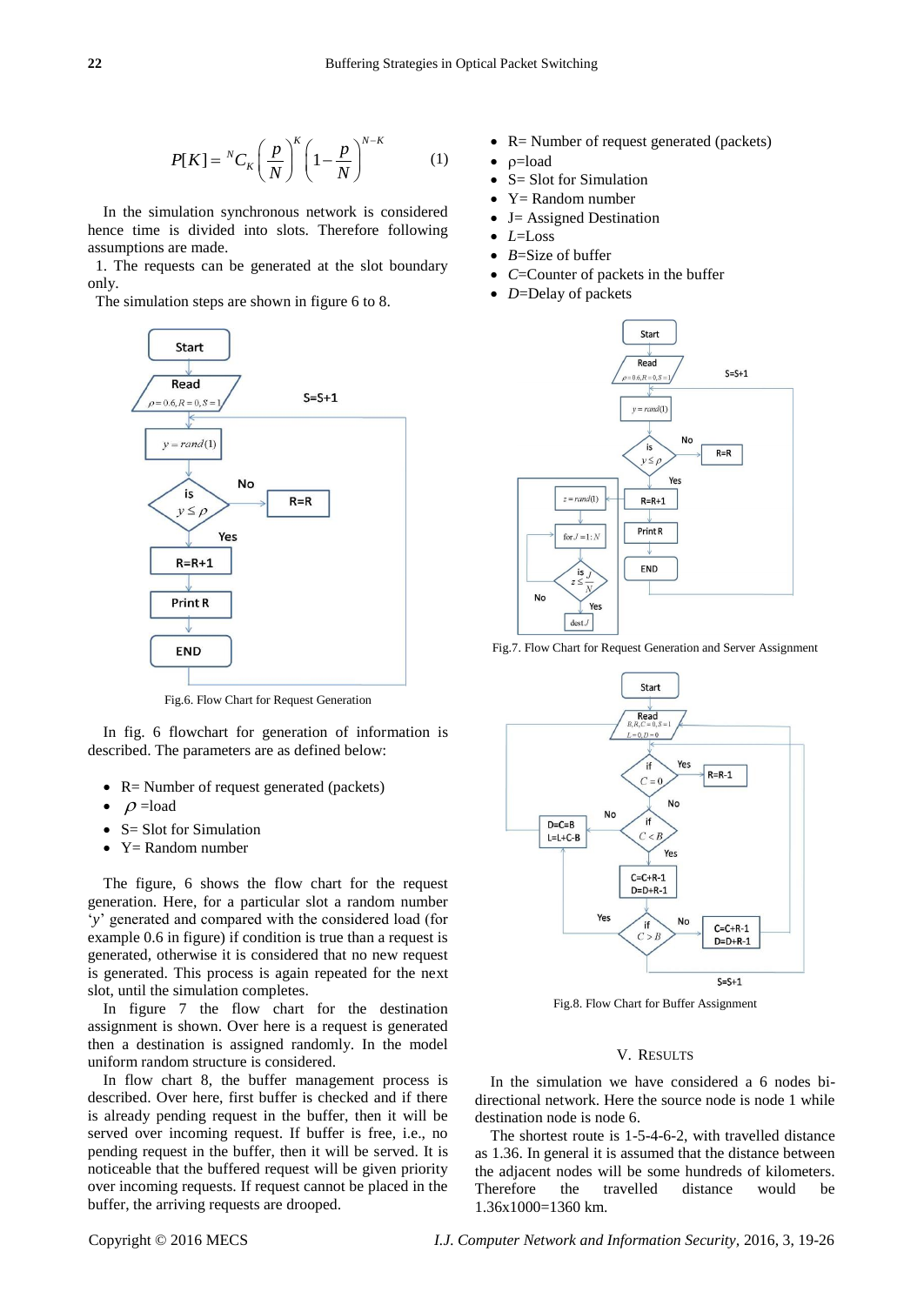Assuming data propagation speed in fiber as  $2x10^8$  m/s. Then the propagation time would be  $(1360x1000)/2x10^{8} = 6.8$  ms.



Fig.9. Network under Consideration

Considering that in core network, packet is of size 100000 bits and generation rate is 10Gbps. Then unit slot duration is  $100000/10^{10}$ =10 micro second. Considering the buffering of 16 packets, then the maximum buffering time would be 160 micro second.

Therefore, network propagation time much larger in comparison to buffering time.

Considering, a node in the network with 4 inputs and outputs lines without any buffer. Here, at the load of 0.8, 25 to 30 percent packets lost, depending on the size of the switch or number of input links (Fig.10).

This loss is huge, and to save these packets either deflection routing or buffering can be used. In deflection routing no extra hardware is required, while in case of buffering some mechanism is needed at each node to buffer the contending packets.



Fig.10. Four Inputs and Outputs Node Without and Buffer

Considering, network in Fig.9, let from node 5 and node 3 two packets arrive for node 4, then one packet will be processed and other will be deflected. Let packet from node 3 is processed then packet from node 5 will be deflected towards the node1 from where it will be either send back to node 4 or will again be deflected towards node 5. Thus looping may occur, packet will reach at the same node where it was generated after traversing a distance of 1020 km. therefore deflection routing is not a good idea in optical networks.

The buffering of contending packets is done in either shared manner or in dedicated buffering scheme. This dedicated buffer can be placed either at the input or at the output of the switch. The input buffering scheme is not preferred due to the head on blocking. Therefore in this work, output and shared buffering scheme is considered.

# *A. Output Buffering:*

In Fig. 11-14, simulation results in terms of packet loss probability and average delay for output buffering is discussed.



Fig.11. Packet Loss Probability vs. Load on the System with Changing Buffering Capacity

In figure 11, packet loss probability vs. load on the system is presented while assuming 4x4 nodes with buffering capacity of 4, 8 and 16 packets for each node. It is observable that as the load increases the packet loss probability also increases. However, as the buffering capacity increases the packet loss probability decreases. At the moderate load of 0.6, with buffering of 16, 8 and 4 packets, the packet loss probability is approximately,  $3 \times 10^{-5}$ ,  $2 \times 10^{-3}$  and  $1.5 \times 10^{-2}$  respectively. Therefore it can be summarized that the buffering capacity has deep impact on the over-all packet loss probability.

In Fig. 12, average delay vs. load on the system is while assuming 4x4 nodes with buffering capacity of 4, 8 and 16 packets for each node. It is obvious from the figure as the load increases the average delay increases. It can also be visualized form the figure that as the buffering capacity increases the average delay also increases. At lower and moderate load  $( $0.6$ ) average$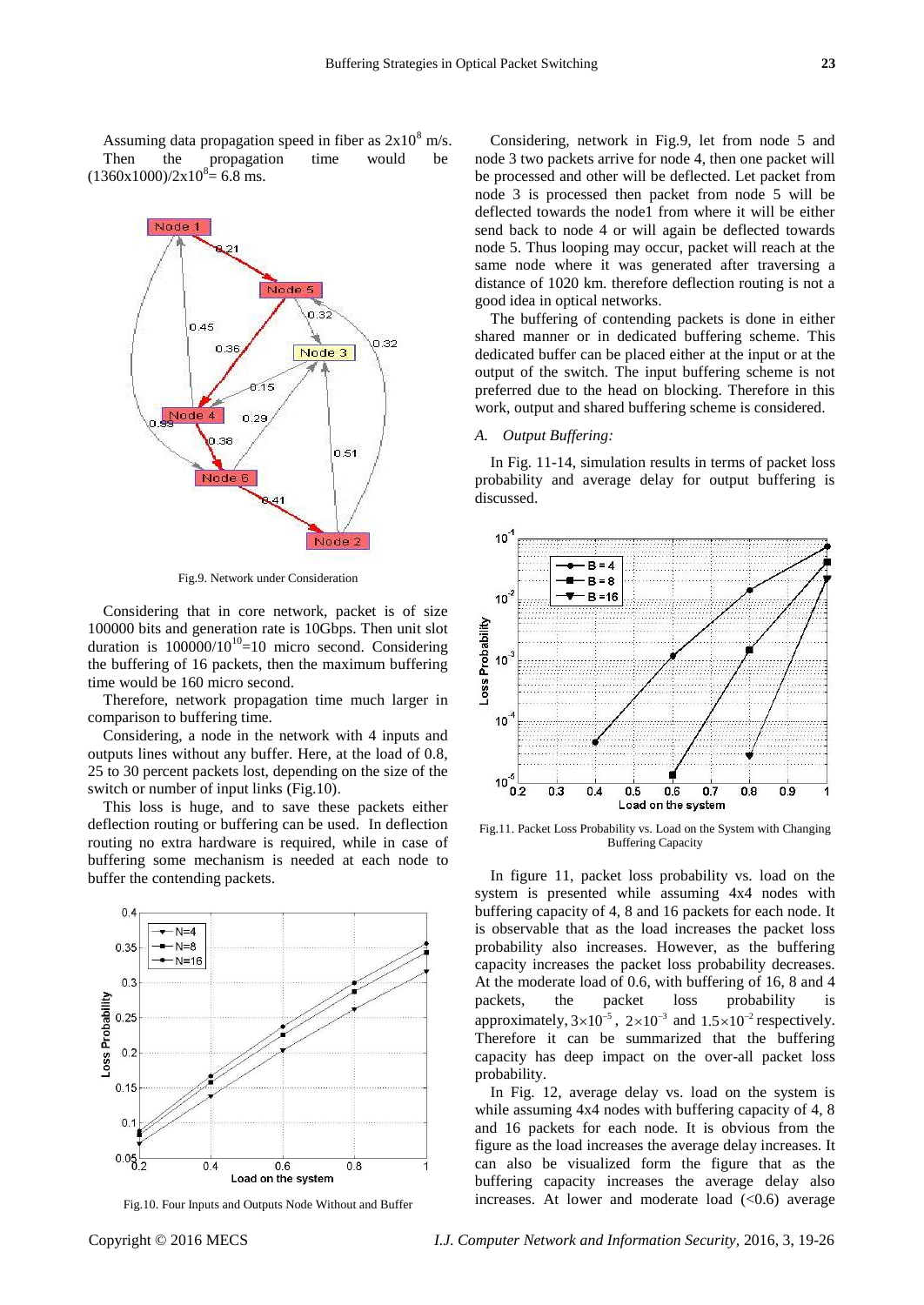delay is independent of buffering capacity. As load crosses 0.8 mark, thereafter average delay shoots up.



Fig.12. Average Delay vs. Load on the System with Varying Buffering Capacity



Fig.13. Packet Loss Probability vs. Load on the System with Fix Buffering Capacity of 4, with Load Balancing

In Fig. 13, packet loss probability vs. load on the system is presented while assuming 4x4 node i.e., 4 input and 4 output and buffering of 4 packets. However, load balancing scheme is applied. In the figure  $g'$  represents the fraction of traffic routed to global network. For global factor  $g=0.5$  the packet loss probability, improves by a factor of 100 in comparison to  $g=0.9'$ .

In Fig. 14, average delay vs. load on the system is presented for similar configuration as in figure 13. Comparing with figure 12, the average delay has reduced considerably and this difference is more prominent at the higher loads. For  $g=0.5$  the average delay at the load one is reduced by approximate 7 slots. Similarly results for  $g=0.9$ <sup>'</sup>, where the average delay is recued by 6 slots. It must be remembered that, load balancing scheme reduces loss probability and average delay on local node only, however propagation delay increases as some part of the traffic will follow different path.



Fig.14. Average Delay vs. Load on the System with Fix Buffering Capacity of 4, with Load Balancing

#### *B. Shared Buffering*

In figure 15-18, results for shared buffering scheme are presented. In figure 15, packet loss probability vs. load on the system is presented while assuming 4x4 node i.e., 4 input and 4 output and buffering of 4, 8 and 16 packets. At the load of 0.8, with buffering capacity of 4, 8 and 16 packets, the packet loss probability is  $[14 \times 10^{-2}, 9 \times 10^{-3}]$ and  $\Box 1 \times 10^{-4}$  respectively.

Thus by increasing the buffer space by four fold i.e., from 4 to 16, the packet loss probability is improved by a factor of 400. In case of the output buffering at the load of 0.8, the packet loss rate is  $3 \times 10^{-5}$ , however in case of shared buffering the packet loss rate is  $\Box 1 \times 10^{-4}$ . Therefore in case of output buffered system, packet loss better by a factor of three only. But in case of shared buffering the total buffer space is 16, but in case of output queued system is 64. Hence, the performance of the shared buffering is much superior than that of output queued system with much complex controlling algorithm.



Fig.15. Packet Loss Probability vs. Load on the System with Varying Shared Buffering Capacity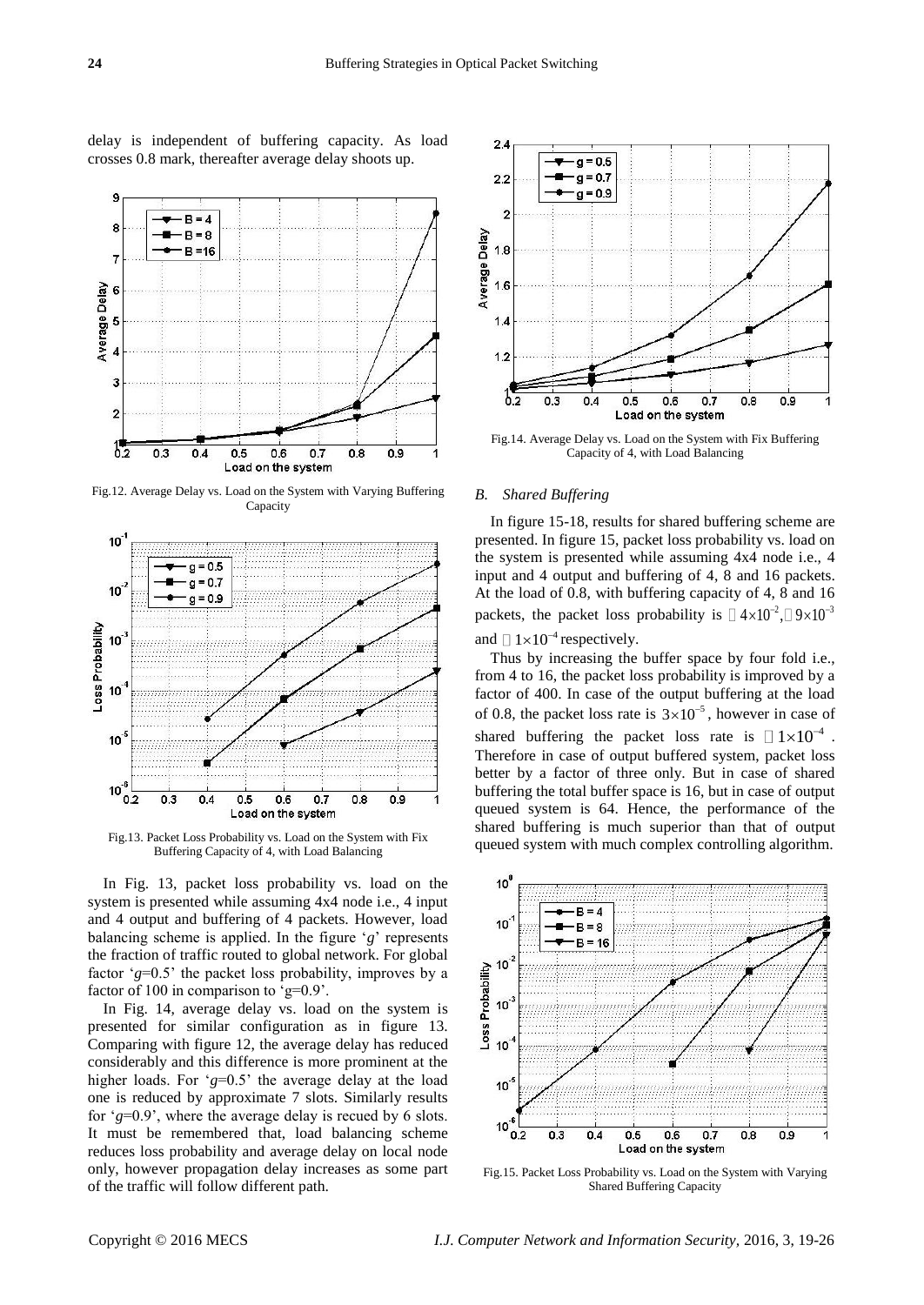

Fig.16. Average Delay vs. Load on the System with Varying Shared Buffering Capacity

In Fig. 16, average delay vs. load on the system is presented while assuming 4x4 node i.e., 4 input and 4 output and buffering of 4, 8 and 16 packets. The average delay remains nearly same till load reaches 0.6 and in fact average delay is independent of buffering capacity. The average delay is of 5 slots for *B*=16, which is much less that the output queued system (8.5 slots). Therefore, the average delay performance of the shared buffer is much better than that of output queued system.



Fig.17. Packet Loss Probability vs. Load on the System with Fix Shared Buffering Capacity of 4, with Load Balancing

In Fig. 17, packet loss probability vs. load on the system is presented while assuming 4x4 node i.e., 4 input and 4 output and buffering of 4 packets in shared manner. In the figure 'g' represents the fraction of traffic routed to global network. At the load of 0.6, the packet loss performance of the shared and output buffered system is nearly same (Figure 13 and 17). Thus with much reduced buffering requirements shared buffering scheme, along with load balancing scheme provide very effective solution.



Fig.18. Average Delay vs. Load on the System with Fix Shared Buffering Capacity of 4, with Load Balancing

In Fig. 18, average delay vs. load on the system is presented while assuming 4x4 node i.e., 4 input and 4 output and shared buffering of 4 packets. However, load balancing scheme is applied. Comparing with figure 16 and 18 the average delay has reduced considerably and this difference is more prominent at the higher loads.

# VI. CONCLUSIONS

In this paper, an important switching problem, contention among the packet is discussed and possible solution: deflection routing and buffering of packets is detailed. For example a six node network is considered with 11 links. Simulation is performed to obtain packet loss rate and average delay and following conclusions can be made:

- 1. Buffering reduces the packet loss rate.
- 2. Average delay during buffering is much less then the propagation delay in the network.
- 3. Load balancing scheme reduces the loss rate at the contending node.
- 4. Deflection routing is needed when load balancing scheme is to be used to route packets to alternative paths.
- 5. Load balancing of data traffic reduces traffic at the contending nodes thus both loss rate and average delay reduces.
- 6. However, due to the load balancing need of deflection routing may enhance as more numbers of packets will follow different paths.

Thus it can be concluded that buffering is an essential and important part in optical packet switching systems.

#### **REFERENCES**

- [1] Renaud, F. Masetti, C. Guillemot, and B. Bostica, ―Network and System Concepts for Optical Packet Switching," IEEE Communications Magazine, vol. 35(4), pp. 96–102, April 1997.
- [2] D.K. Hunter and I. Andonovic, "Approaches to Optical